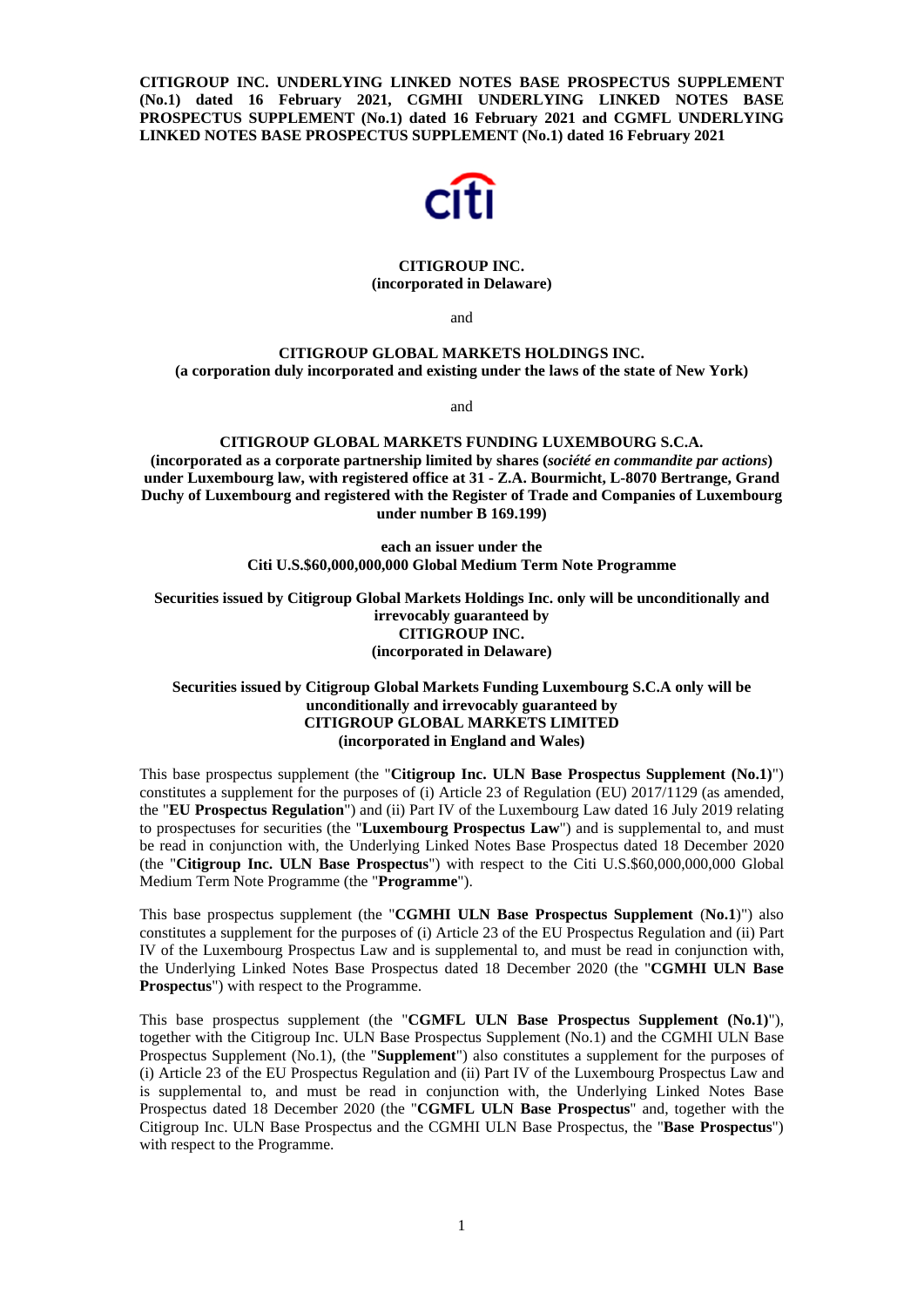This Supplement has been approved by the Central Bank of Ireland (the "**Central Bank**"), as competent authority under the EU Prospectus Regulation. The Central Bank only approves this Supplement as meeting the standards of completeness, comprehensibility and consistency imposed by the EU Prospectus Regulation. Such approval should not be considered an endorsement of the Issuer or of the quality of the Securities that are the subject of the Base Prospectus. Investors should make their own assessment as to the suitability of investing in the Securities. This Supplement has also been approved by the Luxembourg Stock Exchange under Part IV of the Luxembourg Prospectus Law and the Rules and Regulations of the Luxembourg Stock Exchange.

Application has been made to the Irish Stock Exchange plc, trading as Euronext Dublin ("**Euronext Dublin**") for the approval of the Citigroup Inc. ULN Base Prospectus Supplement (No.1), the CGMHI ULN Base Prospectus Supplement (No.1) and the CGMFL ULN Base Prospectus Supplement (No.1) as Base Listing Particulars Supplements (the "**Citigroup Inc. ULN Base Listing Particulars Supplement** (**No.1**)", the "**CGMHI ULN Base Listing Particulars Supplement** (**No.1**)" and the "**CGMFL ULN Base Listing Particulars Supplement** (**No.1**)", respectively, and together, the "**Base Listing Particulars Supplement**"). Save where expressly provided or the context otherwise requires, where Securities are to be admitted to trading on the Global Exchange Market references herein to "Supplement", "Citigroup Inc. ULN Base Prospectus Supplement (No.1)", "CGMHI ULN Base Prospectus Supplement (No.1)" and "CGMFL ULN Base Prospectus Supplement (No.1)" shall be construed to be to "Base Listing Particulars Supplement", "Citigroup Inc. ULN Base Listing Particulars Supplement (No.1)", "CGMHI ULN Base Listing Particulars Supplement (No.1)" and "CGMFL ULN Base Listing Particulars Supplement (No.1)", respectively.

Prior to the "IP completion day" as defined under the European Union (Withdrawal) Act 2018 (as amended, the "**EUWA**"), the Base Prospectus has been approved by the Central Bank as competent authority under the EU Prospectus Regulation and notification of such approval has been made to the United Kingdom Financial Conduct Authority (the "**FCA**"). By virtue of Regulation 74 of the Prospectus (Amendment etc.) (EU Exit) Regulations 2019 (as amended), the Base Prospectus shall be treated for the purposes of Regulation (EU) 2017/1129 as it forms part of UK domestic law by virtue of the EUWA and regulations made thereunder (as amended, the **"UK Prospectus Regulation**") as if it had been approved by the FCA at the time when it was approved by the Central Bank. Such approval relates only to Securities which are to be admitted to trading on a UK regulated market for the purposes of Regulation (EU) No.600/2014 as it forms part of UK domestic law by virtue of the EUWA (as amended, "**UK MiFIR**") and/or which are to be offered to the public in the United Kingdom.

This Supplement also constitutes a supplement in respect of the Base Prospectus for the purposes of Article 23 of the UK Prospectus Regulation. This Supplement has also been approved by the FCA, as competent authority under the UK Prospectus Regulation. The FCA only approves this Supplement as meeting the standards of completeness, comprehensibility and consistency imposed by the UK Prospectus Regulation. Such approval should not be considered an endorsement of the Issuer or of the quality of the Securities that are the subject of the Base Prospectus. Investors should make their own assessment as to the suitability of investing in the Securities.

Terms defined in the Base Prospectus shall, unless the context otherwise requires, have the same meaning when used in this Supplement.

Citigroup Inc. accepts responsibility for the information contained in this Supplement (excluding the paragraphs set out under the headings "*Information relating to the CGMHI ULN Base Prospectus*" and "*Information relating to the CGMFL ULN Base Prospectus*" below). To the best of the knowledge of Citigroup Inc., the information contained in this Supplement (excluding the paragraphs set out under the headings "*Information relating to the CGMHI ULN Base Prospectus*" and "*Information relating to the CGMFL ULN Base Prospectus*" below) is in accordance with the facts and does not omit anything likely to affect the import of such information.

CGMHI accepts responsibility for the information contained in this Supplement (excluding the paragraphs set out under the headings "*Information relating to the Citigroup Inc. ULN Base Prospectus"* and *"Information relating to the CGMFL ULN Base Prospectus*" below). To the best of the knowledge of CGMHI, the information contained in this Supplement (excluding the paragraphs set out under the headings "*Information relating to the Citigroup Inc. ULN Base Prospectus*" and "*Information relating to the CGMFL ULN Base Prospectus*" below) is in accordance with the facts and does not omit anything likely to affect the import of such information.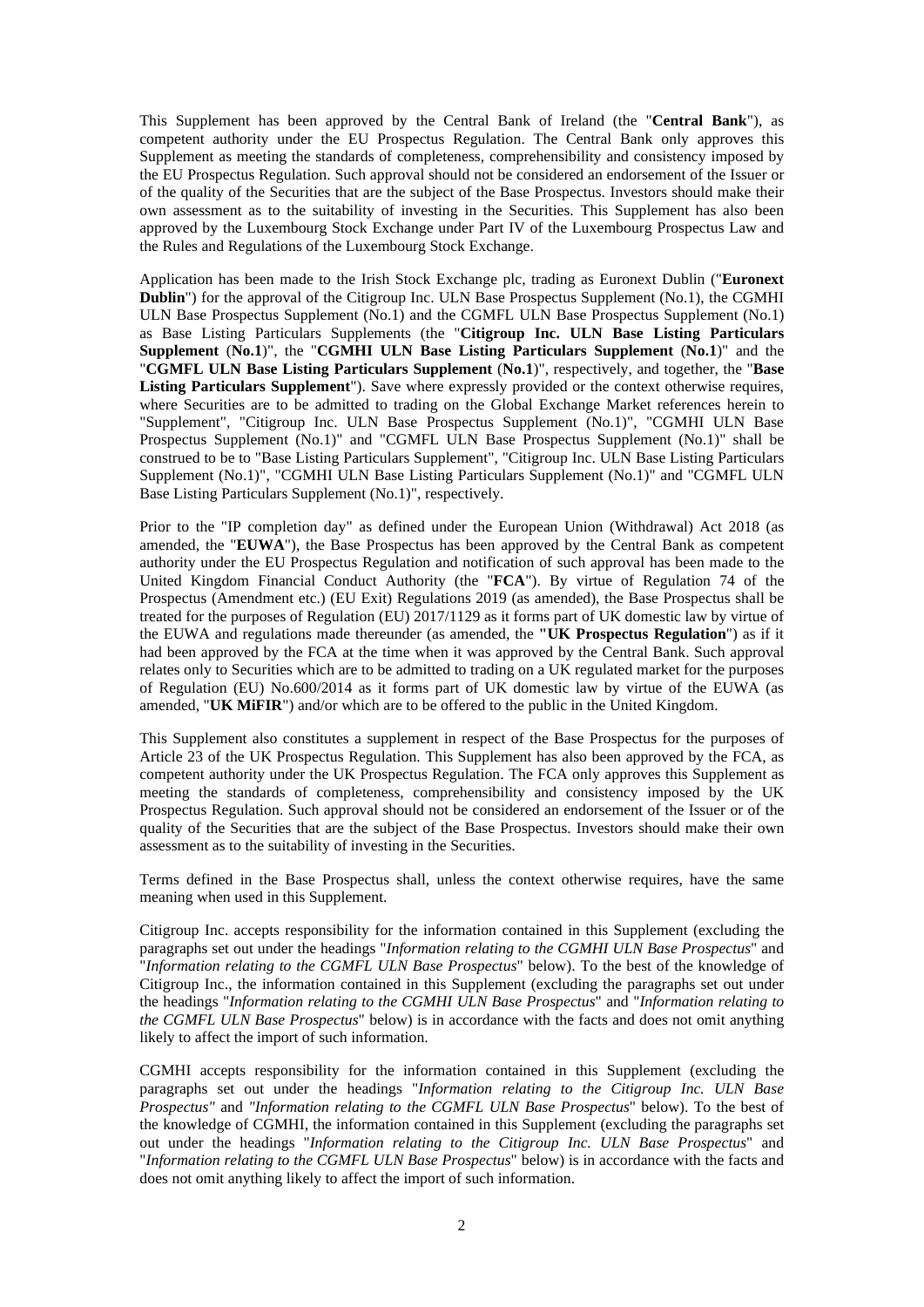The CGMHI Guarantor accepts responsibility for the information contained in this Supplement (excluding the paragraphs set out under the headings "*Information relating to the Citigroup Inc. ULN Base Prospectus*" and "*Information relating to the CGMFL ULN Base Prospectus*" below). To the best of the knowledge of the CGMHI Guarantor, the information contained in this Supplement (excluding the paragraphs set out under the headings "*Information relating to the Citigroup Inc. ULN Base Prospectus*" and "*Information relating to the CGMFL ULN Base Prospectus*" below) is in accordance with the facts and does not omit anything likely to affect the import of such information.

CGMFL accepts responsibility for the information contained in this Supplement (excluding the paragraphs set out under the headings "*Information relating to the Citigroup Inc. ULN Base Prospectus*" and "*Information relating to the CGMHI ULN Base Prospectus*" below). To the best of the knowledge of CGMFL and the CGMFL Guarantor, the information contained in this Supplement (excluding the paragraphs set out under the headings "*Information relating to the Citigroup Inc. ULN Base Prospectus*" and "*Information relating to the CGMHI ULN Base Prospectus*" below) is in accordance with the facts and does not omit anything likely to affect the import of such information.

The CGMFL Guarantor accepts responsibility for the information contained in this Supplement (excluding (i) the paragraphs set out under the headings "*Information relating to the Citigroup Inc. ULN Base Prospectus*" and "*Information relating to the CGMHI ULN Base Prospectus*" below and (ii) the information set out in the Schedule hereto (*Alternative Performance Measures (Citigroup Inc. 15 January 2021 Form 8-K))*. To the best of the knowledge of the CGMFL Guarantor, the information contained in this Supplement (excluding (i) the paragraphs set out under the headings "*Information relating to the Citigroup Inc. ULN Base Prospectus*" and "*Information relating to the CGMHI ULN Base Prospectus*" below and (ii) the information set out in the Schedule hereto (*Alternative Performance Measures (Citigroup Inc. 15 January 2021 Form 8-K))*) is in accordance with the facts and does not omit anything likely to affect the import of such information.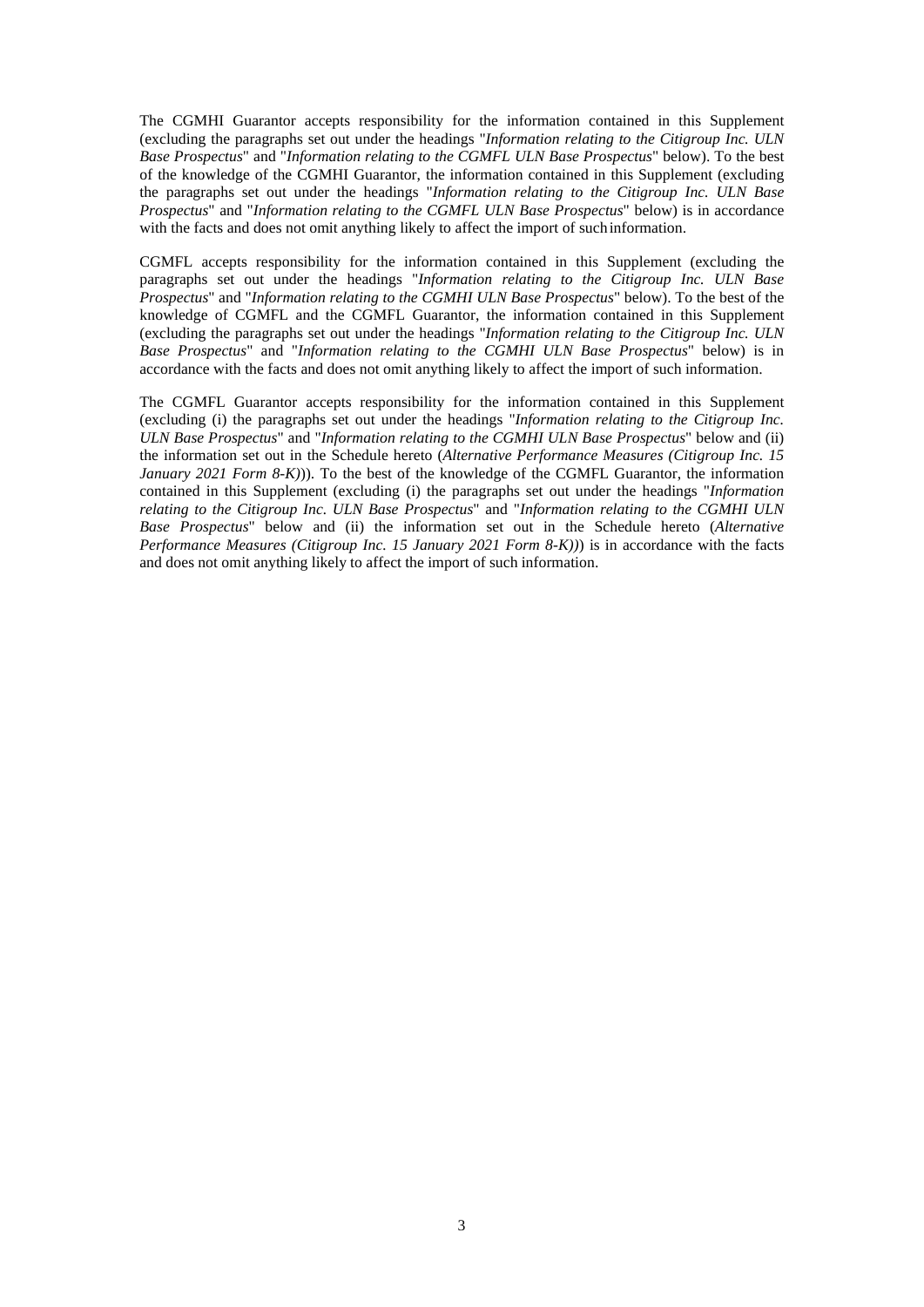## **INFORMATION RELATING TO THE CITIGROUP INC. ULN BASE PROSPECTUS**

*Publication of the Form 8-K of Citigroup Inc. on 15 January 2021* 

On 15 January 2021, Citigroup Inc. (as an Issuer under the Programme) filed a Current Report on Form 8-K (the **"Citigroup Inc. 15 January 2021 Form 8-K"**) with the Securities and Exchange Commission of the United States (the **"SEC"**) in connection with the publication of its Quarterly Financial Data Supplement for the quarter ended 31 December 2020. A copy of the Citigroup Inc. 15 January 2021 Form 8-K has been filed with the Central Bank, Euronext Dublin, the *Commission de Surveillance du Secteur Financier* (the **"CSSF"**) and the FCA and has been published on the website of the Luxembourg Stock Exchange (https://dl.bourse.lu/dl?v=IzRI2n5mja6hEBzWzYlz4xZ3YCuQWlw0gUexdPvINckE7AVcjLYt13OZf A0KvT2qDxeKZfMd3sy8I0oADZbXL6AulkXVzNQpIvfHcqfbZrDark+6xqmM9PSqhbVgQgQ+F5Vj coNNrcH+EeZY48LJ+EJLWuZ2S/RiMyu1ys5q3chkmO1ZyVX9daWZ3ypiue0hRo95sQkjGjGMM7T Pl0YeE/+jseHPwoUrFv156qmH0p86Zx3NEV/dn7v9y7RCxmG/). By virtue of this Supplement, the Citigroup Inc. 15 January 2021 Form 8-K is incorporated by reference in, and forms part of, the Citigroup Inc. ULN Base Prospectus.

The following information appears on the page(s) of the Citigroup Inc. 15 January 2021 Form 8-K as set out below:

|     |                                                           | r agets)                     |
|-----|-----------------------------------------------------------|------------------------------|
| (a) | Press Release, dated 15 January 2021, issued by Citigroup | Exhibit Number 99.1 on pages |
|     | Inc.                                                      | 4-16                         |
| (b) | Citigroup Inc. Quarterly Financial Data Supplement for    | Exhibit Number 99.2 on pages |
|     | the quarter ended 31 December 2020.                       | 17-45                        |

 $\mathbf{p}_{\alpha\alpha\alpha}(\alpha)$ 

Any information not listed in the cross-reference list above but included in the Citigroup Inc. 15 January 2021 Form 8-K is not incorporated by reference and is either covered elsewhere in the Base Prospectus or not relevant for investors.

#### *Alternative Performance Measures*

Information relating to alternative performance measures (**"APMs"**) for the purposes of the Guidelines published by the European Securities and Markets Authority (**"ESMA"**) is set out in the Schedule to this Supplement.

#### *General*

Save as disclosed in this Supplement (including any documents incorporated by reference herein), there has been no other significant new factor, material mistake or material inaccuracy relating to information included in the Citigroup Inc. ULN Base Prospectus since the publication of the Citigroup Inc. ULN Base Prospectus.

Copies of the Citigroup Inc. ULN Base Prospectus and this Supplement will be obtainable free of charge in electronic form, for so long as the Programme remains in effect or any Securities remain outstanding, at the specified office of the Fiscal Agent and each of the other Paying Agents and all documents incorporated by reference in the Citigroup Inc. ULN Base Prospectus will be available on the website specified for each such document in the Citigroup Inc. ULN Base Prospectus.

To the extent that there is any inconsistency between (a) any statement in this Supplement or any statement incorporated by reference into the Citigroup Inc. ULN Base Prospectus by this Supplement and (b) any statement in the Citigroup Inc. ULN Base Prospectus or otherwise incorporated by reference into the Citigroup Inc. ULN Base Prospectus, the statements in (a) above will prevail.

#### *Withdrawal rights*

No non-exempt offers of Securities to the public in the European Economic Area made by Citigroup Inc. as Issuer pursuant to the Citigroup Inc. ULN Base Prospectus are on-going as of the date hereof, and consequently, no rights of withdrawal arise in accordance with Article 23(2) of the EU Prospectus Regulation following the publication of this Supplement.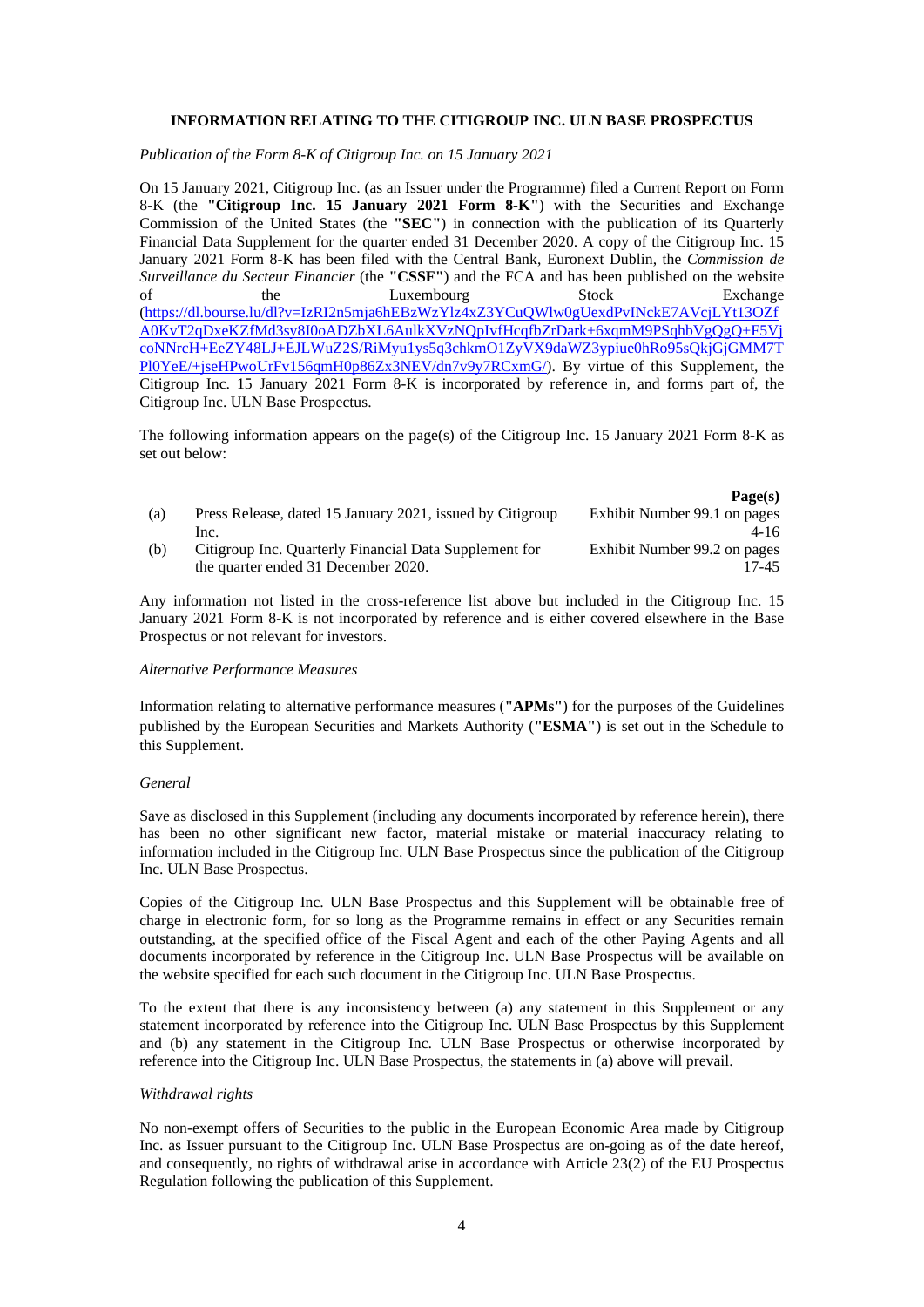No non-exempt offers of Securities to the public in the United Kingdom made by Citigroup Inc. as Issuer pursuant to the Citigroup Inc. ULN Base Prospectus are on-going as of the date hereof, and consequently, no rights of withdrawal arise in accordance with Article 23(2) of the UK Prospectus Regulation and PRR 3.4.1 of the FCA's Prospectus Regulation Rules sourcebook following the publication of this Supplement.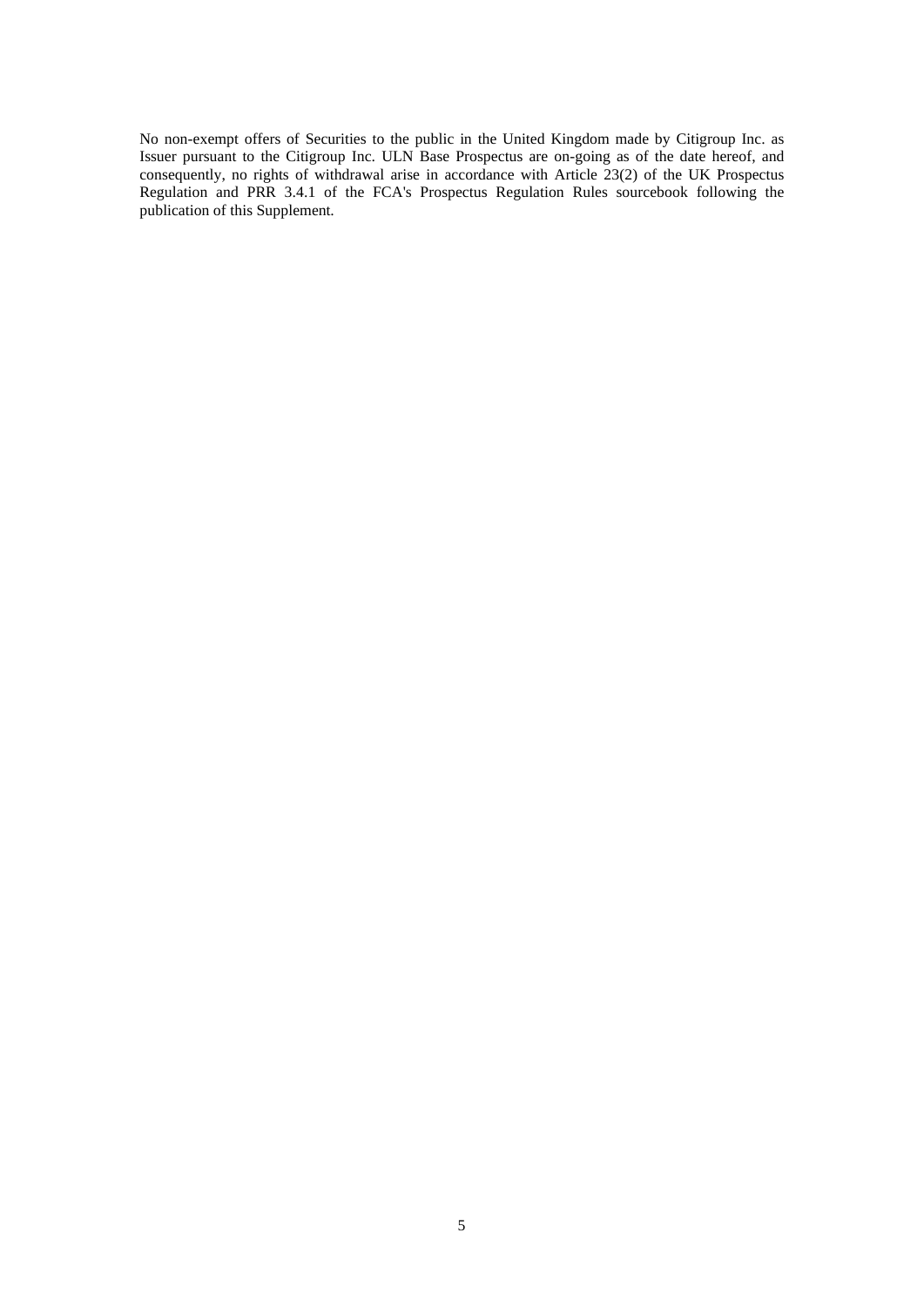# **INFORMATION RELATING TO THE CGMHI ULN BASE PROSPECTUS**

*Publication of the Form 8-K of Citigroup Inc. on 15 January 2021* 

On 15 January 2021, Citigroup Inc. (as CGMHI Guarantor under the Programme) filed a Current Report on Form 8-K (the **"Citigroup Inc. 15 January 2021 Form 8-K"**) with the Securities and Exchange Commission of the United States (the **"SEC"**) in connection with the publication of its Quarterly Financial Data Supplement for the quarter ended 31 December 2020. A copy of the Citigroup Inc. 15 January 2021 Form 8-K has been filed with the Central Bank, Euronext Dublin, the *Commission de Surveillance du Secteur Financier* (the **"CSSF"**) and the FCA and has been published on the website of the Luxembourg Stock Exchange (https://dl.bourse.lu/dl?v=IzRI2n5mja6hEBzWzYlz4xZ3YCuQWlw0gUexdPvINckE7AVcjLYt13OZf A0KvT2qDxeKZfMd3sy8I0oADZbXL6AulkXVzNQpIvfHcqfbZrDark+6xqmM9PSqhbVgQgQ+F5Vj coNNrcH+EeZY48LJ+EJLWuZ2S/RiMyu1ys5q3chkmO1ZyVX9daWZ3ypiue0hRo95sQkjGjGMM7T Pl0YeE/+jseHPwoUrFv156qmH0p86Zx3NEV/dn7v9y7RCxmG/). By virtue of this Supplement, the Citigroup Inc. 15 January 2021 Form 8-K is incorporated by reference in, and forms part of, the CGMHI ULN Base Prospectus.

The following information appears on the page(s) of the Citigroup Inc. 15 January 2021 Form 8-K as set out below:

|     |                                                           | Page(s)                      |
|-----|-----------------------------------------------------------|------------------------------|
| (a) | Press Release, dated 15 January 2021, issued by Citigroup | Exhibit Number 99.1 on pages |
|     | Inc.                                                      | 4-16                         |
| (b) | Citigroup Inc. Quarterly Financial Data Supplement for    | Exhibit Number 99.2 on pages |
|     | the quarter ended 31 December 2020.                       | 17-45                        |

Any information not listed in the cross-reference list above but included in the Citigroup Inc. 15 January 2021 Form 8-K is not incorporated by reference and is either covered elsewhere in the Base Prospectus or not relevant for investors.

#### *Alternative Performance Measures*

Information relating to alternative performance measures (**"APMs"**) for the purposes of the Guidelines published by the European Securities and Markets Authority (**"ESMA"**) is set out in the Schedule to this Supplement.

## *General*

Save as disclosed in this Supplement (including any documents incorporated by reference herein), there has been no other significant new factor, material mistake or material inaccuracy relating to information included in the CGMHI ULN Base Prospectus since the publication of the CGMHI ULN Base Prospectus.

Copies of the CGMHI ULN Base Prospectus and this Supplement will be obtainable free of charge in electronic form, for so long as the Programme remains in effect or any Securities remain outstanding, at the specified office of the Fiscal Agent and each of the other Paying Agents and all documents incorporated by reference in the CGMHI ULN Base Prospectus will be available on the website specified for each such document in the CGMHI ULN Base Prospectus.

To the extent that there is any inconsistency between (a) any statement in this Supplement or any statement incorporated by reference into the CGMHI ULN Base Prospectus by this Supplement and (b) any statement in the CGMHI ULN Base Prospectus or otherwise incorporated by reference into the CGMHI ULN Base Prospectus, the statements in (a) above will prevail.

## *Withdrawal rights*

No non-exempt offers of Securities to the public in the European Economic Area made by CGMHI as Issuer pursuant to the CGMHI ULN Base Prospectus are on-going as of the date hereof, and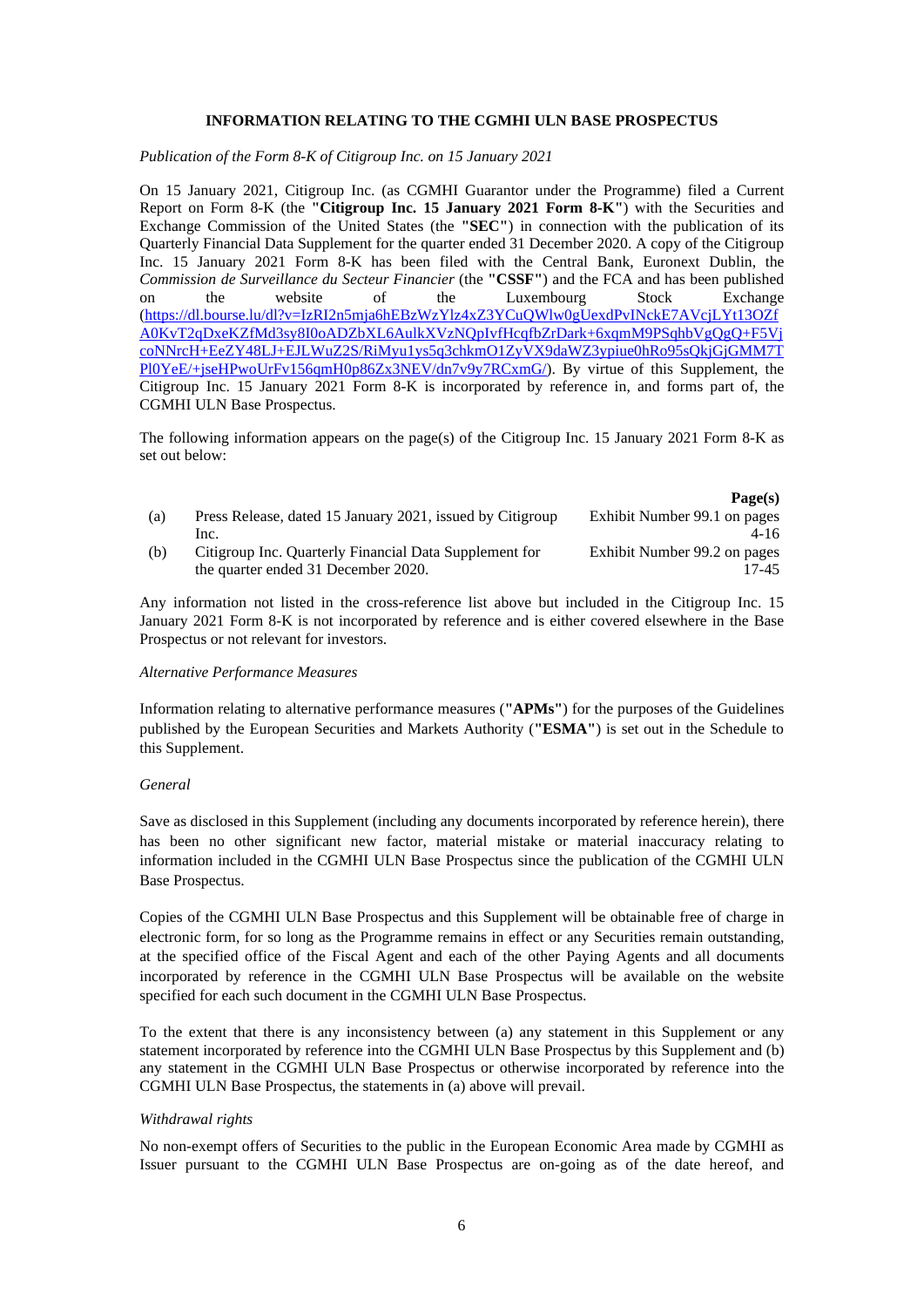consequently, no rights of withdrawal arise in accordance with Article 23(2) of the EU Prospectus Regulation following the publication of this Supplement.

No non-exempt offers of Securities to the public in the United Kingdom made by CGMHI as Issuer pursuant to the CGMHI ULN Base Prospectus are on-going as of the date hereof, and consequently, no rights of withdrawal arise in accordance with Article 23(2) of the UK Prospectus Regulation and PRR 3.4.1 of the FCA's Prospectus Regulation Rules sourcebook following the publication of this Supplement.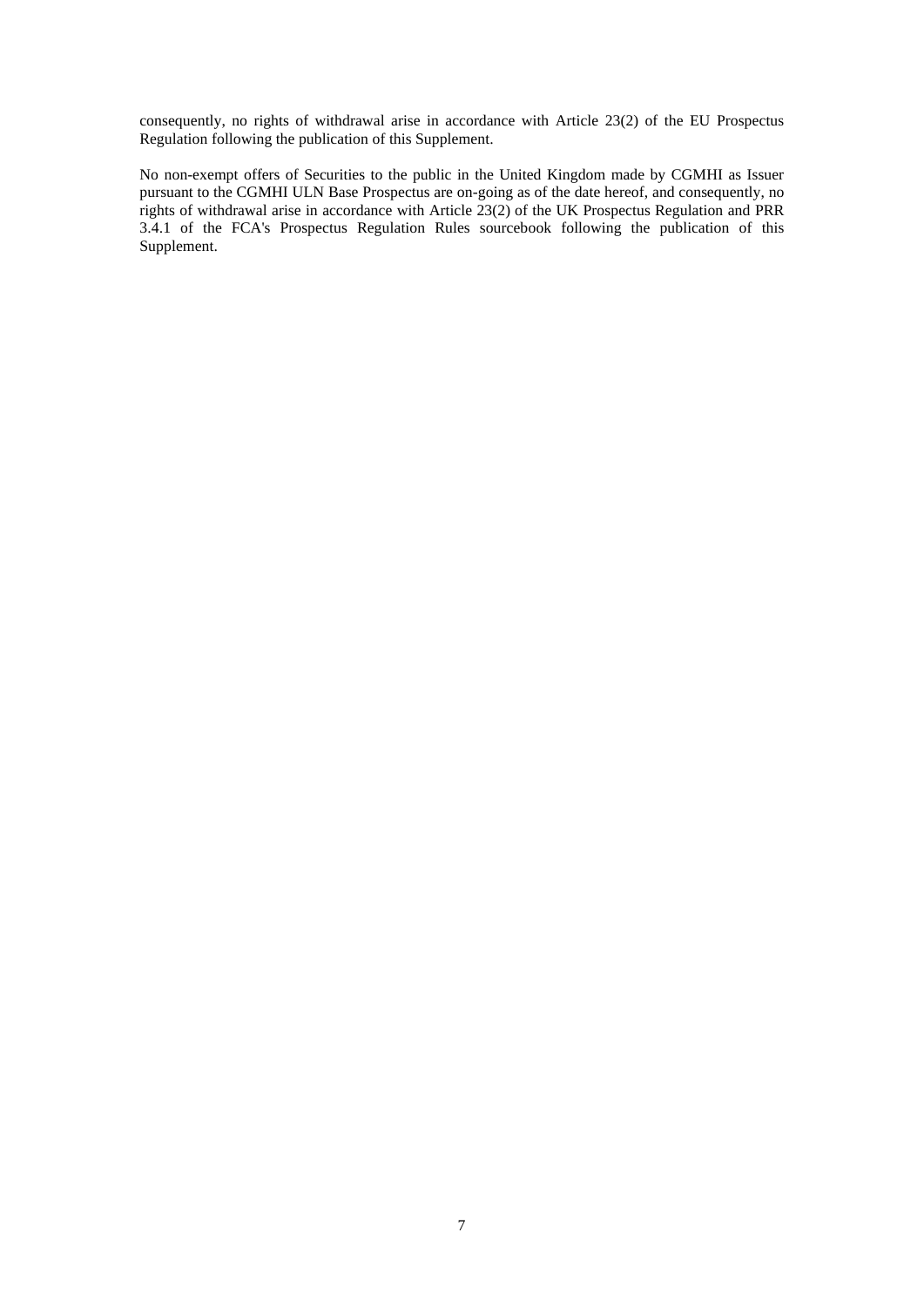# **INFORMATION RELATING TO THE CGMFL ULN BASE PROSPECTUS**

*Publication of the Form 8-K of Citigroup Inc. on 15 January 2021* 

On 15 January 2021, Citigroup Inc. (as indirect parent company of CGMFL) filed a Current Report on Form 8-K (the **"Citigroup Inc. 15 January 2021 Form 8-K"**) with the Securities and Exchange Commission of the United States (the **"SEC"**) in connection with the publication of its Quarterly Financial Data Supplement for the quarter ended 31 December 2020. A copy of the Citigroup Inc. 15 January 2021 Form 8-K has been filed with the Central Bank, Euronext Dublin, the *Commission de Surveillance du Secteur Financier* (the **"CSSF"**) and the FCA and has been published on the website of the Luxembourg Stock Exchange (https://dl.bourse.lu/dl?v=IzRI2n5mja6hEBzWzYlz4xZ3YCuQWlw0gUexdPvINckE7AVcjLYt13OZf A0KvT2qDxeKZfMd3sy8I0oADZbXL6AulkXVzNQpIvfHcqfbZrDark+6xqmM9PSqhbVgQgQ+F5Vj coNNrcH+EeZY48LJ+EJLWuZ2S/RiMyu1ys5q3chkmO1ZyVX9daWZ3ypiue0hRo95sQkjGjGMM7T Pl0YeE/+jseHPwoUrFv156qmH0p86Zx3NEV/dn7v9y7RCxmG/). By virtue of this Supplement, the Citigroup Inc. 15 January 2021 Form 8-K is incorporated by reference in, and forms part of, the CGMFL ULN Base Prospectus.

The following information appears on the page(s) of the Citigroup Inc. 15 January 2021 Form 8-K as set out below:

|     |                                                           | r agets)                     |
|-----|-----------------------------------------------------------|------------------------------|
| (a) | Press Release, dated 15 January 2021, issued by Citigroup | Exhibit Number 99.1 on pages |
|     | Inc.                                                      | 4-16                         |
| (b) | Citigroup Inc. Quarterly Financial Data Supplement for    | Exhibit Number 99.2 on pages |
|     | the quarter ended 31 December 2020.                       | 17-45                        |

 $\mathbf{p}_{\alpha\alpha\alpha}(\alpha)$ 

Any information not listed in the cross-reference list above but included in the Citigroup Inc. 15 January 2021 Form 8-K is not incorporated by reference and is either covered elsewhere in the Base Prospectus or not relevant for investors.

#### *Alternative Performance Measures*

Information relating to alternative performance measures (**"APMs"**) for the purposes of the Guidelines published by the European Securities and Markets Authority (**"ESMA"**) is set out in the Schedule to this Supplement.

## *Corporate Authorities*

The approval of the CGMFL ULN Base Prospectus Supplement (No.1) has been authorised pursuant to resolutions of the board of managers of the Corporate Manager of CGMFL on 8 February 2021.

#### *General*

Save as disclosed in this Supplement (including any documents incorporated by reference herein), there has been no other significant new factor, material mistake or material inaccuracy relating to information included in the CGMFL ULN Base Prospectus since the publication of the CGMFL ULN Base Prospectus Supplement.

Copies of the CGMFL ULN Base Prospectus and this Supplement will be obtainable free of charge in electronic form, for so long as the Programme remains in effect or any Securities remain outstanding, at the specified office of the Fiscal Agent and each of the other Paying Agents and all documents incorporated by reference in the CGMFL ULN Base Prospectus will be available on the website specified for each such document in the CGMFL ULN Base Prospectus.

To the extent that there is any inconsistency between (a) any statement in this Supplement or any statement incorporated by reference into the CGMFL ULN Base Prospectus by this Supplement and (b) any statement in the CGMFL ULN Base Prospectus or otherwise incorporated by reference into the CGMFL ULN Base Prospectus, the statements in (a) above will prevail.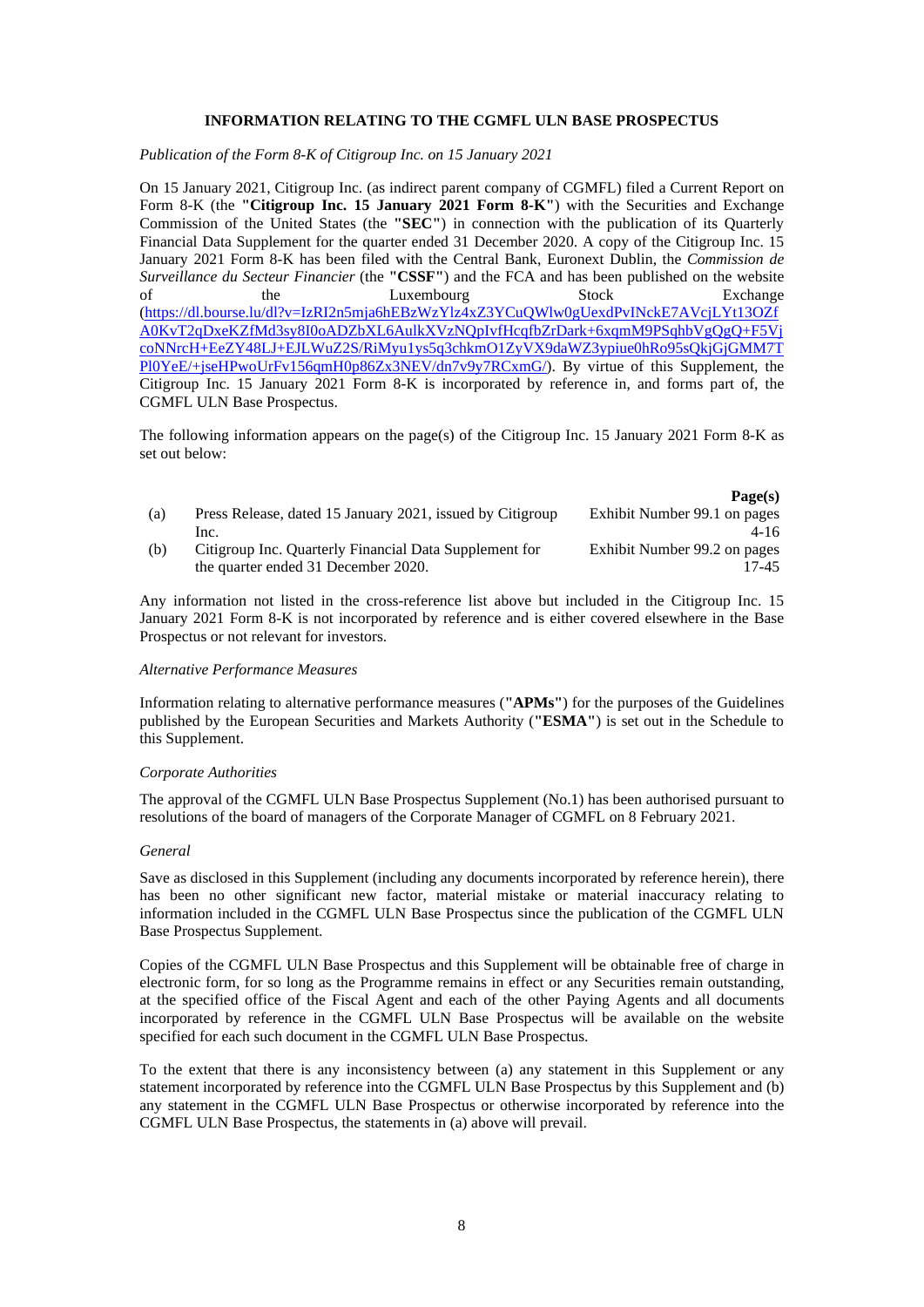#### *Withdrawal rights*

Filing of the Citigroup Inc. 15 January 2021 Form 8-K occurred prior to the close of the offer period or delivery of securities in respect of certain non-exempt offers of Securities to the public in the European Economic Area made by CGMFL as Issuer pursuant to the CGMFL ULN Base Prospectus and, consequently, in accordance with Article 23(2) of the EU Prospectus Regulation, investors who had already agreed to purchase or subscribe for such Securities before this Supplement is published and where the offer period had not yet closed or the Securities had not yet been delivered to them (whichever earlier) at the time when the significant new factor, material mistake or material inaccuracy to which this Supplement relates arose or was noted have the right, exercisable within two working days beginning with the working day after the date on which this Supplement is published, to withdraw their acceptances. The final date of such right of withdrawal is 18 February 2021. Investors may contact the relevant Authorised Offeror(s) (as set out in the Final Terms of the relevant Securities) should they wish to exercise such right of withdrawal.

Filing of the Citigroup Inc. 15 January 2021 Form 8-K occurred prior to the close of the offer period or delivery of securities in respect of certain non-exempt offers of Securities to the public in the United Kingdom made by CGMFL as Issuer pursuant to the CGMFL ULN Base Prospectus and, consequently, in accordance with Article 23(2) of the UK Prospectus Regulation and PRR 3.4.1 of the FCA's Prospectus Regulation Rules sourcebook, investors who had already agreed to purchase or subscribe for such Securities before this Supplement is published and where the offer period had not yet closed or the Securities had not yet been delivered to them (whichever earlier) at the time when the significant new factor, material mistake or material inaccuracy to which this Supplement relates arose or was noted have the right, exercisable within two working days beginning with the working day after the date on which this Supplement is published, to withdraw their acceptances. The final date of such right of withdrawal is 18 February 2021. Investors may contact the relevant Authorised Offeror(s) (as set out in the Final Terms of the relevant Securities) should they wish to exercise such right of withdrawal.